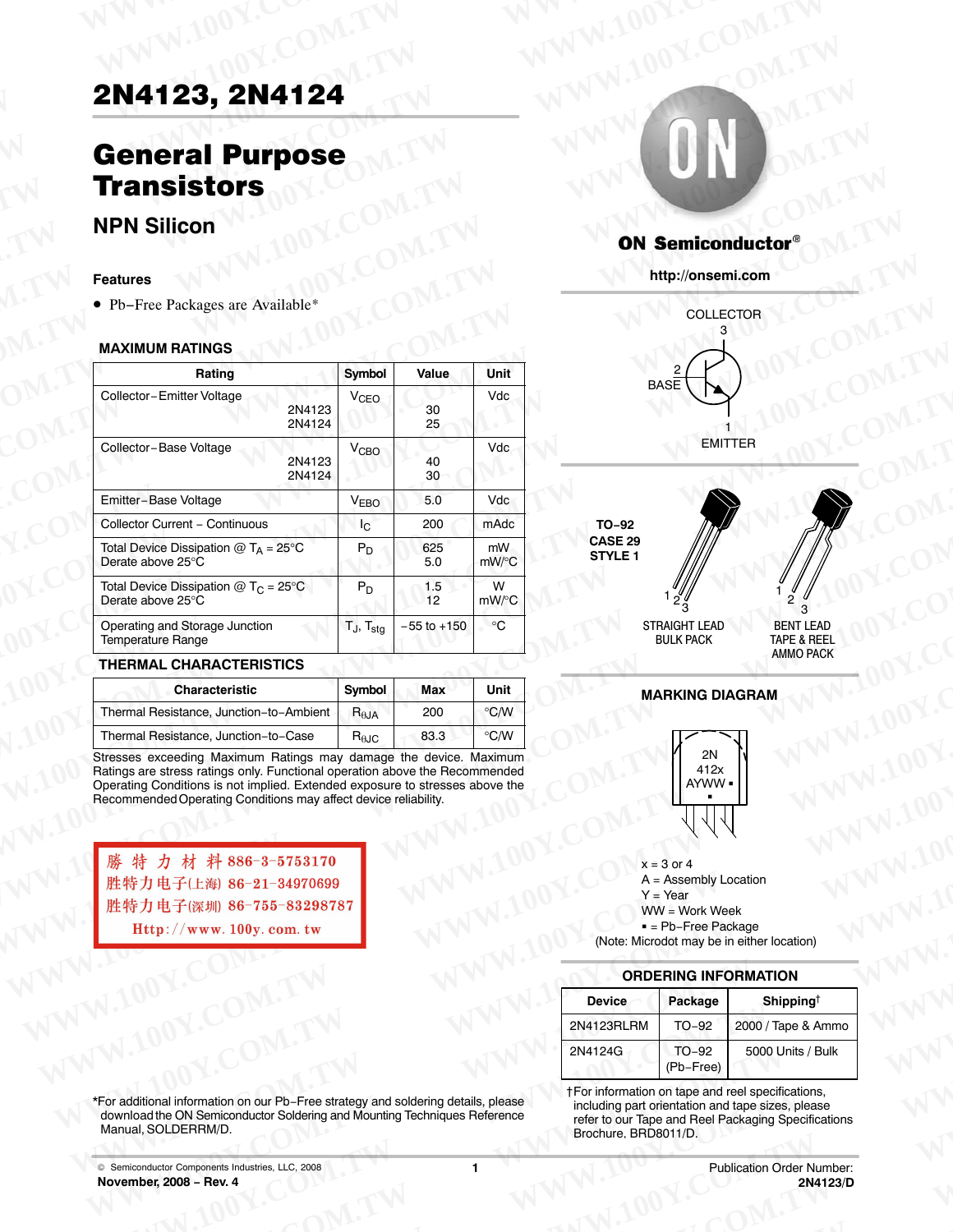# **2N4123, 2N4124** WWW.100Y.COM.TW WWW.100Y.COM.TW

| <b>Characteristic</b>                                                                                                                                |                  | Symbol            | Min                             | Max                            | Unit          |
|------------------------------------------------------------------------------------------------------------------------------------------------------|------------------|-------------------|---------------------------------|--------------------------------|---------------|
| OFF CHARACTERISTICS<br>Collector-Emitter Breakdown Voltage (Note 1)                                                                                  |                  | $V_{(BR)CEO}$     |                                 |                                | Vdc           |
| $(I_C = 1.0 \text{ m}$ Adc, $I_E = 0$ )                                                                                                              | 2N4123<br>2N4124 |                   | 30<br>25                        |                                |               |
| Collector-Base Breakdown Voltage<br>$(I_C = 10 \mu A d c, I_E = 0)$                                                                                  | 2N4123           | $V_{(BR)CBO}$     | 40                              | $\overline{\phantom{a}}$       | Vdc           |
| Emitter-Base Breakdown Voltage                                                                                                                       | 2N4124           | $V_{(BR)EBO}$     | 30 <sup>°</sup>                 | $\equiv$                       | Vdc           |
| $(I_E = 10 \mu A d c, I_C = 0)$<br>Collector Cutoff Current                                                                                          |                  | <b>ICBO</b>       | 5.0                             | $\equiv$                       | nAdc          |
| $(V_{CB} = 20$ Vdc, $I_E = 0)$<br><b>Emitter Cutoff Current</b>                                                                                      |                  | <b>LEBO</b>       | $\equiv$                        | 50                             | nAdc          |
| $(V_{EB} = 3.0$ Vdc, $I_C = 0)$<br><b>ON CHARACTERISTICS</b>                                                                                         |                  |                   | $\equiv$                        | 50                             |               |
| DC Current Gain (Note 1)                                                                                                                             |                  | $h_{FE}$          |                                 |                                |               |
| $(I_C = 2.0 \text{ m} \text{Adc}, V_{CE} = 1.0 \text{ Vdc})$                                                                                         | 2N4123<br>2N4124 |                   | $50 -$<br>120                   | 150<br>360                     |               |
| $(I_C = 50 \text{ m}$ Adc, $V_{CE} = 1.0 \text{ V}$ dc)                                                                                              | 2N4123<br>2N4124 |                   | 25<br>60                        | $\overline{\phantom{a}}$<br>Ψ, |               |
| Collector-Emitter Saturation Voltage (Note 1)<br>$(I_C = 50 \text{ m}$ Adc, $I_B = 5.0 \text{ m}$ Adc)                                               |                  | $V_{CE(sat)}$     | $\sim$                          | 0.3                            | Vdc           |
| Base-Emitter Saturation Voltage (Note 1)<br>$(I_C = 50 \text{ m}$ Adc, $I_B = 5.0 \text{ m}$ Adc)                                                    |                  | $V_{BE(sat)}$     |                                 | 0.95                           | Vdc           |
| <b>SMALL-SIGNAL CHARACTERISTICS</b>                                                                                                                  |                  |                   |                                 |                                |               |
| Current-Gain - Bandwidth Product<br>$(I_C = 10 \text{ m}$ Adc, $V_{CE} = 20 \text{ Vdc}, f = 100 \text{ MHz}$                                        | 2N4123           | $f_T$             | 250<br>300                      | $\frac{1}{2}$                  | MHz           |
| Input Capacitance                                                                                                                                    | 2N4124           | C <sub>ibo</sub>  |                                 |                                | pF            |
| $(V_{EB} = 0.5$ Vdc, $I_C = 0$ , $f = 1.0$ MHz)<br>Collector-Base Capacitance                                                                        |                  | $\mathrm{C_{cb}}$ | $\sim$                          | 8.0                            | pF            |
| $(I_E = 0, V_{CB} = 5.0 V, f = 1.0 MHz)$<br>Small-Signal Current Gain                                                                                |                  | $h_{\sf fe}$      | $\hspace{0.1mm}-\hspace{0.1mm}$ | 4.0                            | $-$           |
| $(I_C = 2.0 \text{ m}$ Adc, V <sub>CE</sub> = 10 Vdc, R <sub>S</sub> = 10 k $\Omega$ , f = 1.0 kHz)                                                  | 2N4123<br>2N4124 |                   | 50<br>120                       | 200<br>480                     |               |
| Current Gain - High Frequency<br>$(I_C = 10 \text{ m} \text{Adc}, V_{CE} = 20 \text{ Vdc}, f = 100 \text{ MHz})$                                     | 2N4123<br>2N4124 | $ h_{\text{fe}} $ | 2.5<br>3.0                      | $\overline{\phantom{a}}$       | $\rightarrow$ |
| $(I_C = 2.0 \text{ m}$ Adc, $V_{CE} = 10 \text{ V}, f = 1.0 \text{ kHz}$<br>$(I_C = 2.0 \text{ m}$ Adc, $V_{CE} = 10 \text{ V}, f = 1.0 \text{ kHz}$ | 2N4123<br>2N4124 |                   | 50<br>120                       | 200<br>480                     |               |
| Noise Figure<br>$(I_C = 100 \mu A d c, V_{CE} = 5.0 \text{ V} d c, R_S = 1.0 \text{ k } \Omega, f = 1.0 \text{ kHz}$                                 | 2N4123           | <b>NF</b>         | $\overline{\phantom{a}}$        | 6.0                            | dB            |
| Pulse Test: Pulse Width = $300 \mu s$ , Duty Cycle = $2.0\%$ .                                                                                       | 2N4124           |                   |                                 | 5.0                            |               |

**WWW.100Y.COM.TW WWW.100Y.COM.TW WWW.100Y.COM.TW WWW.100Y.COM.TW WWW.100Y.COM.TW WWW.100Y.COM.TW WWW.100Y.COM.TW WWW.100Y.COM.TW WWW.100Y.COM.TW WWW.100Y.COM.TW WWW.100Y.COM.TW WWW.100Y.COM.TW WWW WWW.100Y.COM.TW WWW.100Y.COM.TW WWW.100Y.COM.TW WWW.100Y.COM.TW WWW.100Y.COM.TW WWW.100Y.COM.TW WWW.100Y.COM.TW WWW.100Y.COM.TW WWW.100Y.COM.TW** WWW.100Y.COM.TW **WWW.20YWW.100Y.COM.TW WWW.100Y.COM.TW**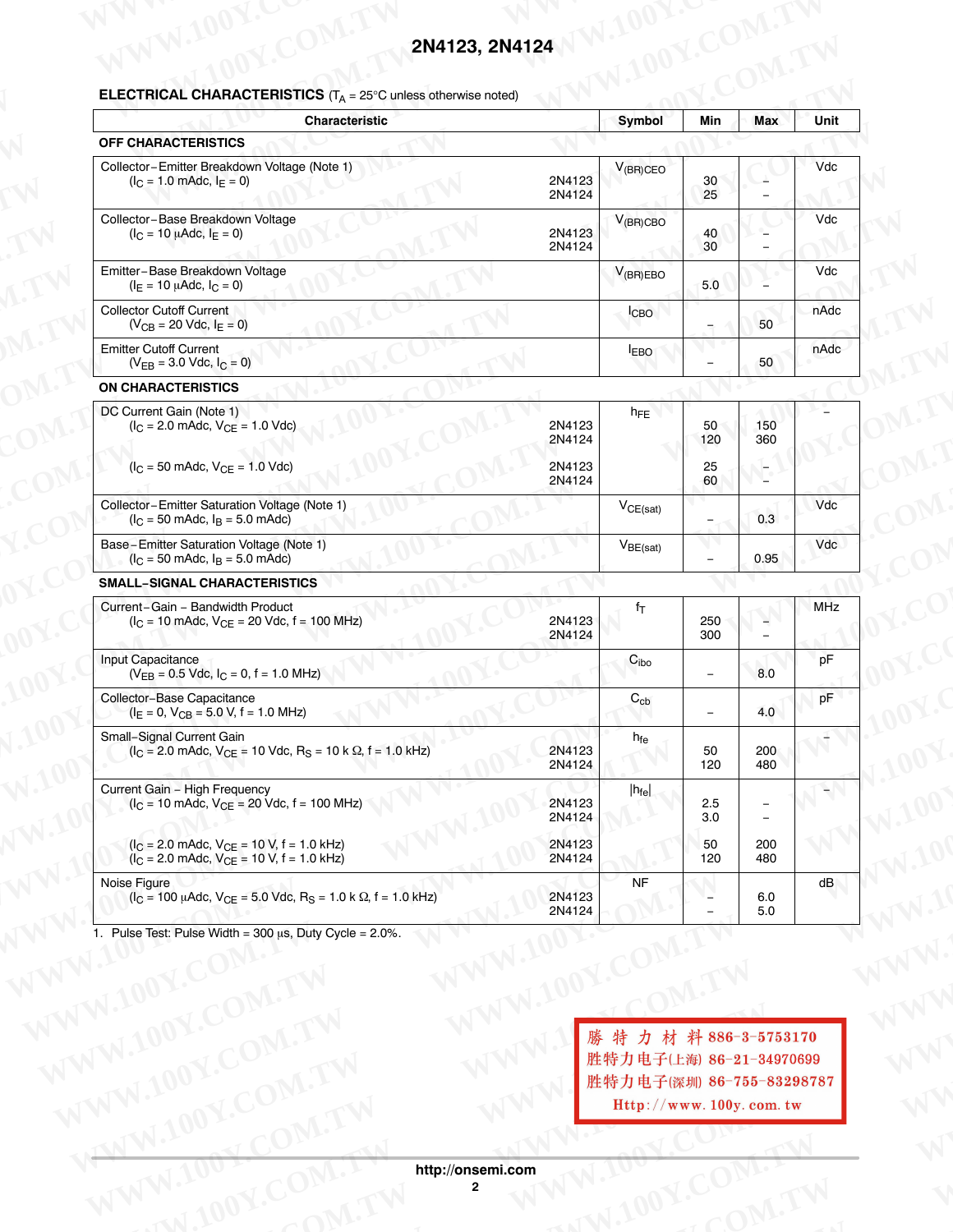

**AUDIO SMALL−SIGNAL CHARACTERISTICS NOISE FIGURE**





**Figure 4. Source Resistance**

WW.100Y.COM.TW **WWW.100Y.COM.TW <br>
WWW.100Y.COM.TW WWW.100Y.COM.TW WWW.100Y.COM.TW WWW.100<br>
WWW.100Y.COM.TW WWW.100Y.COM.TW WWW.100Y.COM.TW WWW.100Y.COM.TW WWW.100Y.COM.TW WWW.100Y.COM.TW WWW.100Y<br>
WWW.100Y.COM.TW WWW.100Y.** WW.100Y.COM.TW **WWW.100Y.COM.TW WWW.100Y.COM.TW <br>
WWW.100Y.COM.TW WWW.100Y.COM.TW WWW.100Y.COM.TW WWW.100Y.COM.TW WWW.100Y.COM.TW WWW.100Y.COM.TW WWW.100Y.COM.TW WWW.100Y.COM.TW WWW.100Y.COM.TW WWW.100Y.COM.TW WWW.100Y.C WWW.100Y.COM.TW WWW.100Y.COM.TW WWW.100Y.COM.TW WWW.100Y.COM.TW WWW.100Y.COM.TW WWW.100Y.COM.TW WWW.100Y.COM.TW WWW.100Y.COM.TW WWW.100Y.COM.TW WWW.100Y.COM.TW WWW.100Y.COM.TW WWW.100Y.COM.TW WWW.100Y.COM.TW WWW.100Y.COM. WW.100Y.COM.TW WWW.100Y.COM.TW RESERVED MANUAL COMAND COMPANY AND MANUAL COMPANY AND MANUAL COMPANY AND MANUAL COMPANY AND MANUAL COMPANY AND MANUAL COMPANY AND MANUAL COMPANY AND MANUAL COMPANY AND MANUAL COMPANY AND MAN WWW.100Y.COM.TW WWW.100Y.COM.TW WWW.100Y.COM.TW WWW.100Y.COM.TW WWW.100Y.COM.TW WWW.100Y.COM.TW WWW.100Y.COM.TW WWW.1** <sup>藤特力材料86-3-5753170</sup><br>100Y.COM.TW WWW.1 <sup>雕特力电子(比勒 86-21-34970699<br>100Y.COM.TW WWW.100y.com.tw Http://www.100y.com.tw WW<br>100Y.COM.TW http://onsemi.com<br>8 W.100Y.COM.TW 8 WW.100Y.COM.TW W</sup> **WWW.20WW.100Y.COM.TW http://onsemi.com** WWW.100Y.COM.TW **WWW.100Y.COM.TW REPORT** 

**http://onsemi.com WWW.COM.TW Http://onseni.com** WWW.100Y.COM.TW WWW.COM **WWW.DWWW.100Y.COM.TW AWWW.100Y.COM.TW**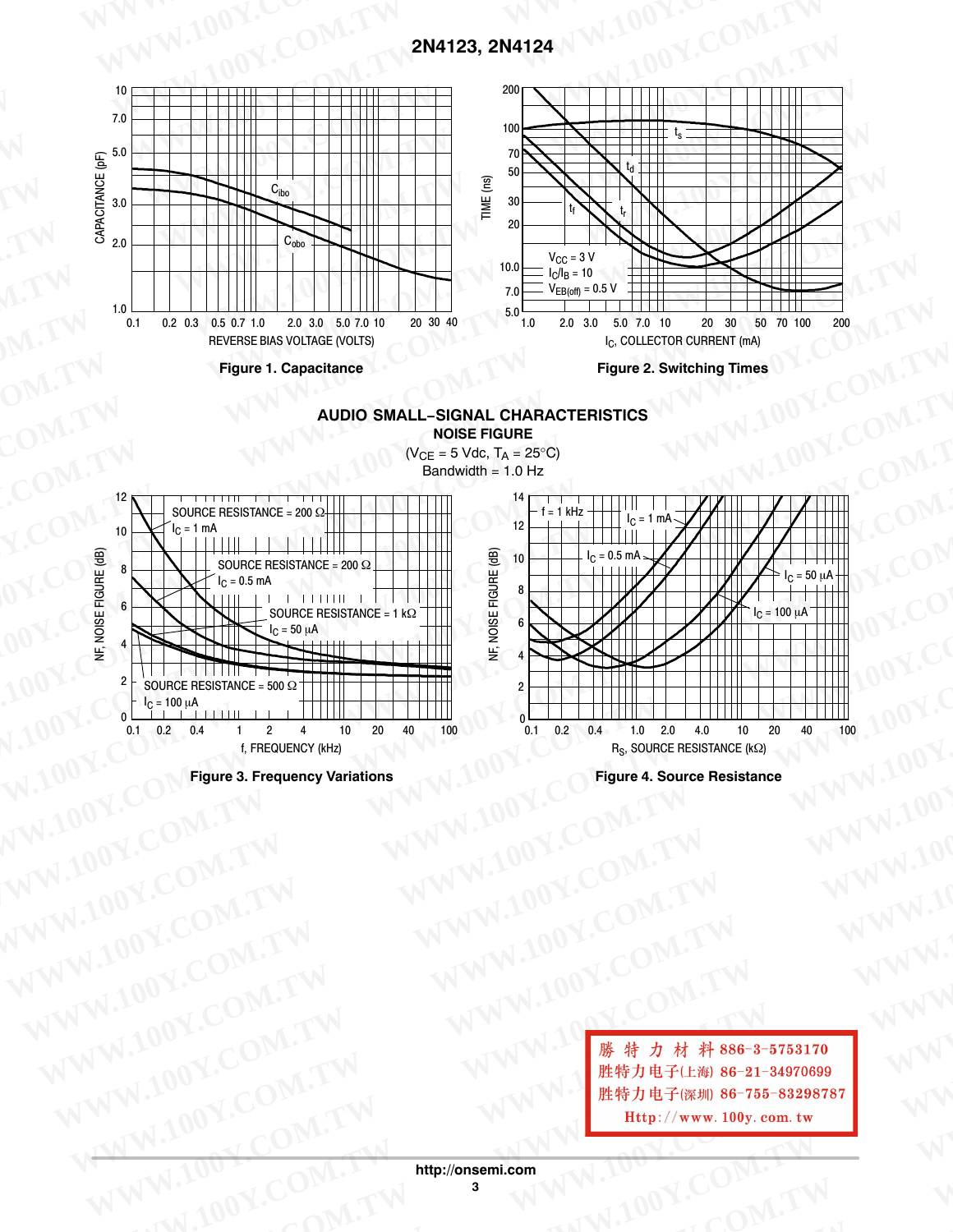#### h PARAMETERS





#### **STATIC CHARACTERISTICS**

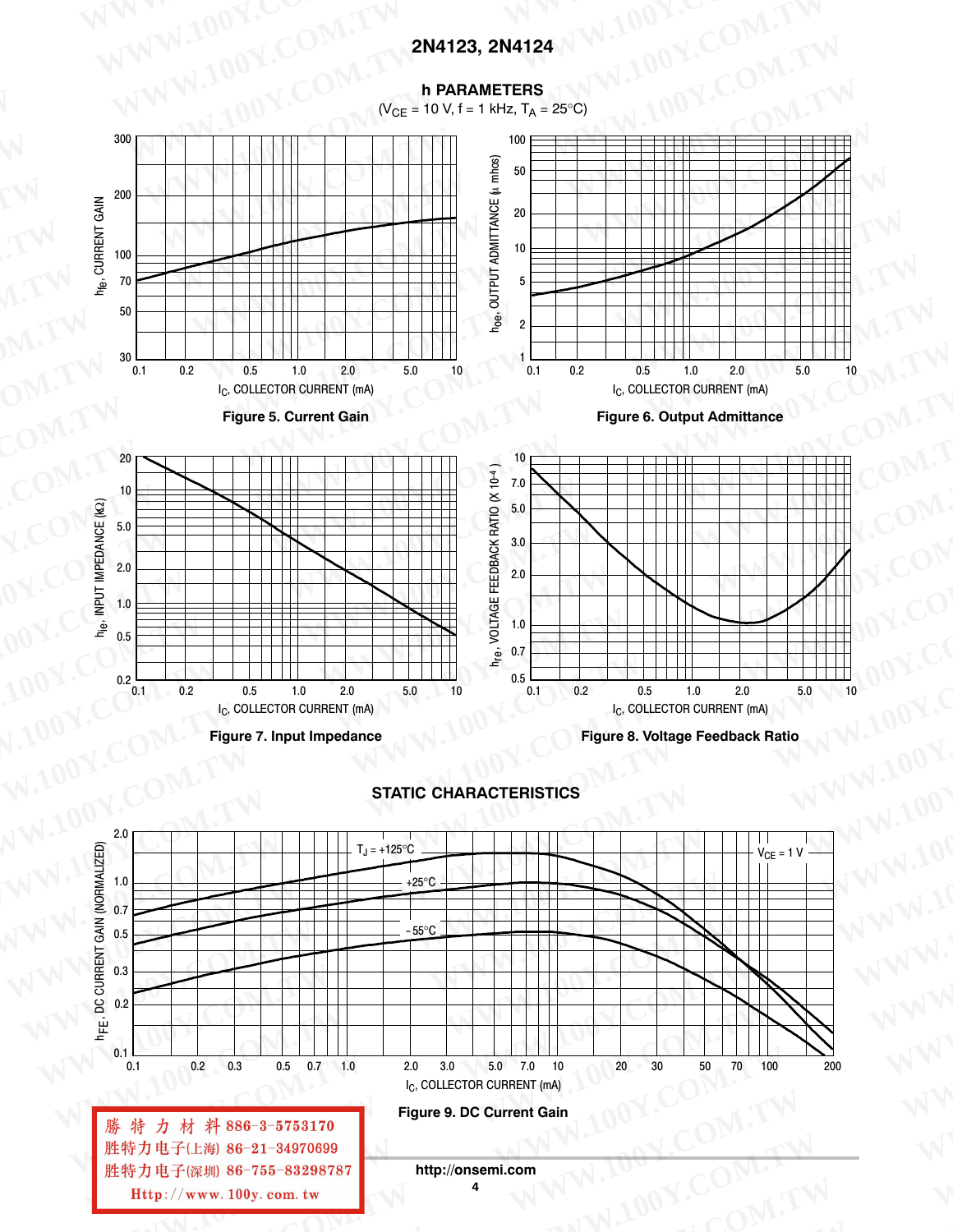





**Figure 11. "On" Voltages**